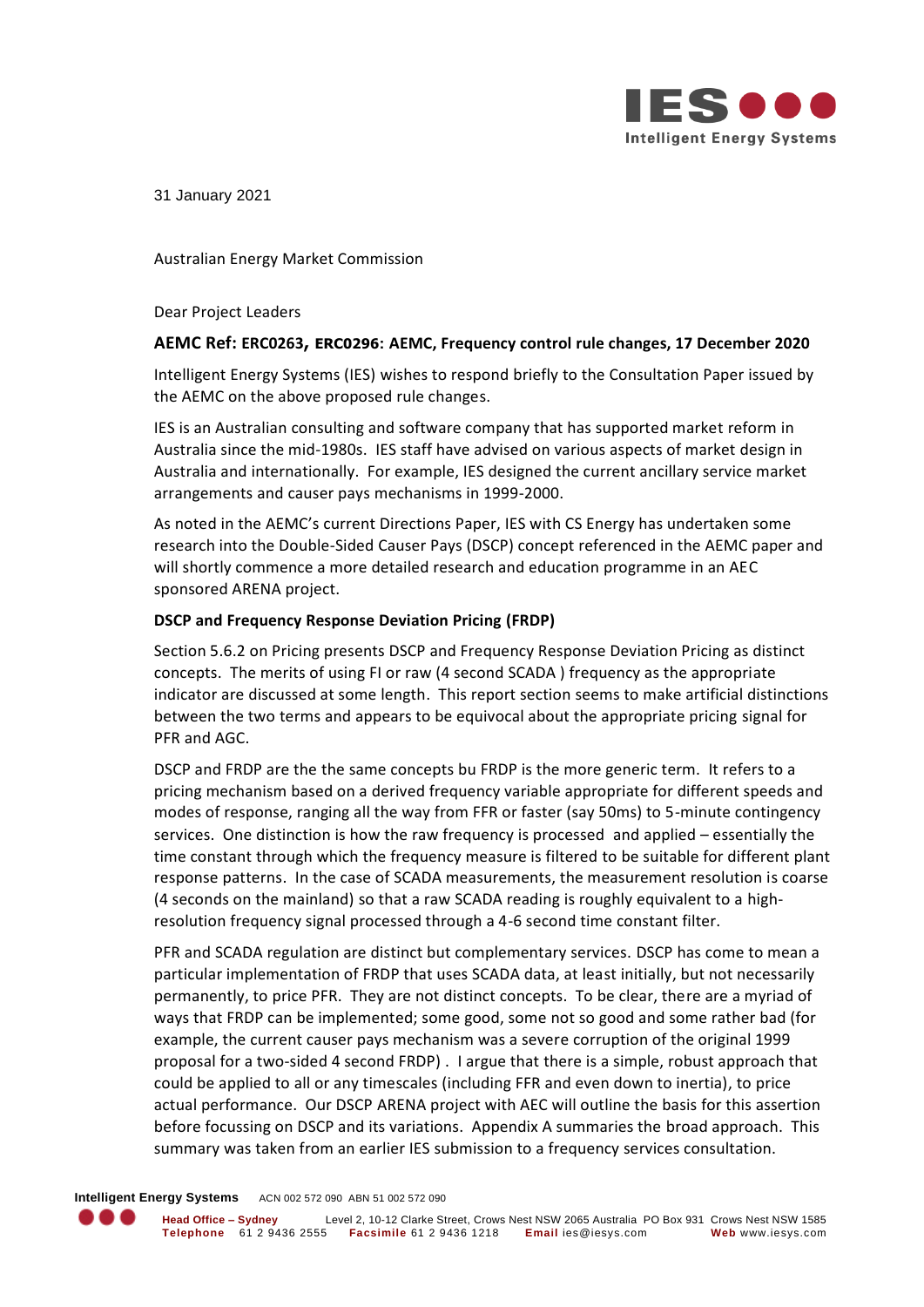# **Broad Applicability of FRDP**

As noted above, FRDP potentially has a broad applicability, including to contingency services down to the fastest acting ones including inertia (driven be acceleration rather than frequency). This does not necessarily mean it would be sole mechanism used for each service. There may be some mandatory mechanism present (as with PFR at present) or one may choose to have an enablement mechanism in place to deal with the procurement of head and foot-room. In this context FRDP can be seen as a double-sided usage component of pricing which would encourage good conformance. We commend an implementation strategy along the following lines for AEMC consideration.

**\_\_\_\_\_\_\_\_\_\_\_\_\_\_\_\_\_\_\_\_\_\_\_\_\_\_\_\_\_\_\_\_\_\_\_\_\_\_\_\_\_\_\_\_\_\_\_\_\_\_\_\_\_\_\_\_\_\_\_\_\_\_\_\_\_\_\_\_\_**

- 1. Implement the best possible version of DSCP for PFR for when the current mandatory rule expires, keeping in place a mandatory element if that is deemed necessary. However, that mandatory element could be modified to be more sympathetic to cost and technology differences.
- 2. If considered useful, apply a usage element (using SCADA data) to regulation and to slower acting contingency services (60 second and 5 minutes).
- 3. At the same time, develop , in collaboration with one or more meter manufacturers, a meter capable of supporting FRDP at all timescales.
- 4. With or even before developing other mechanisms, apply a very low-level pricing signal to FFR and possibly inertia to study dynamic response. The price signal should be sufficiently low and carefully controlled/limited in scope so not to cause AEMO concerns about instability.
- 5. Devise a long-term strategy from there.

To summarise this approach, we advocate a program of information discovery ahead of largescale commitment.

### **Conclusions**

IES would be pleased to discuss these matters further with AEMC and to show its metering protype any ongoing results of further research.

Yours sincerely

CloBarniote

Hugh Bannister, CEO Intelligent Energy Systems M: 0411 408 086 E: [hbannister@iesys.com](mailto:hbannister@iesys.com) Web: [www.iesys.com](http://www.iesys.com/)